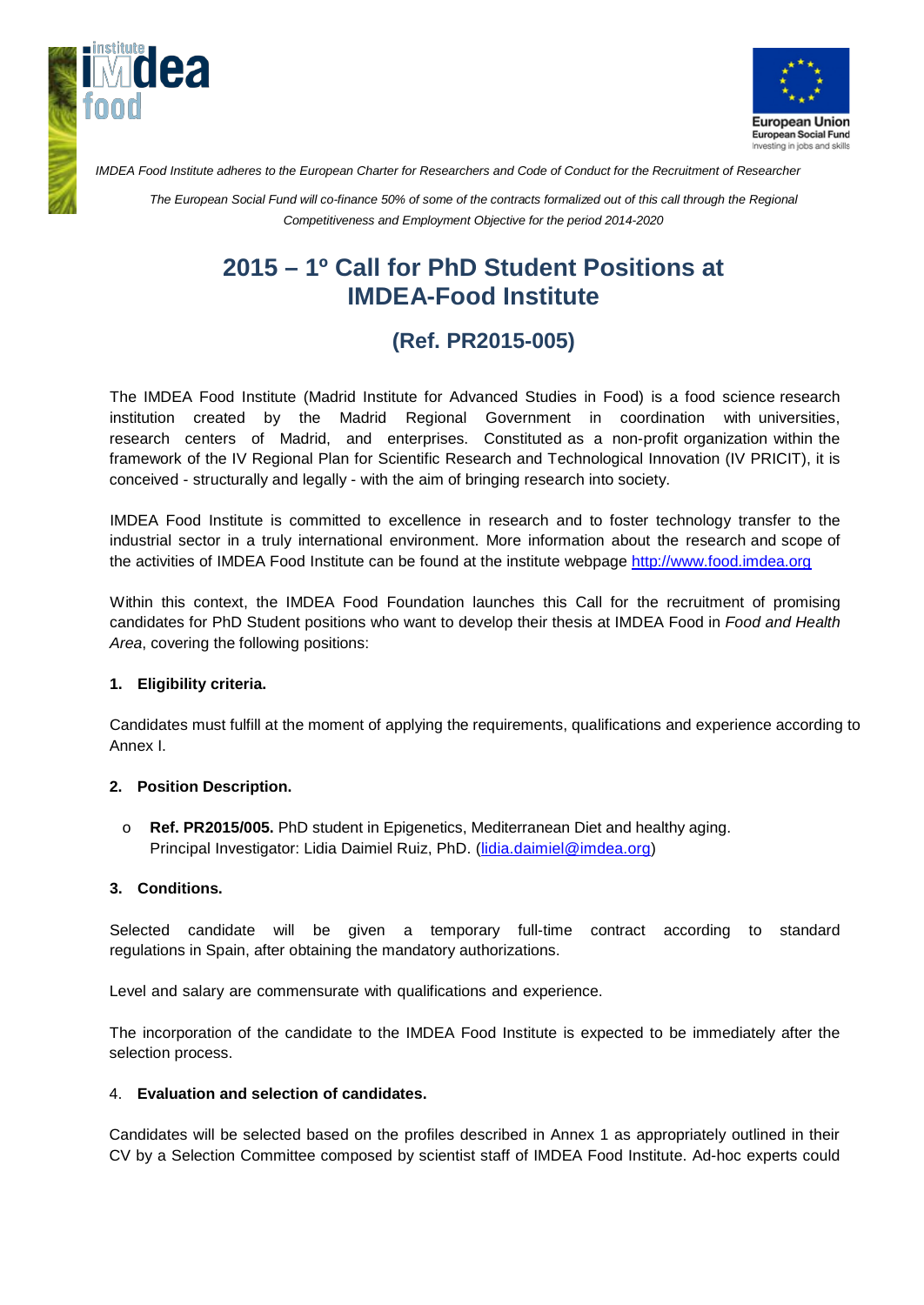



be participating in the process. The best-qualified applicants can be invited locally for an interview by the Selection Committee.

#### **5. Application.**

Interested candidates should submit their applications before **17:00 p.m. (local time) on 26th May, 2015.**

They must send by e-mail torrhh.alimentacion@imdea.org, with the *Reference of the post,* the following documents:

- *1.* Curriculum Vitae (including a *cover letter)*
- 2. Bachelor´s degree qualifications: the university transcripts with the average grade.
- 3. Copy of the admission document to a PhD Programme. If you do not have it yet, please indicate it in the Request Form and remember that it will be necessary at the moment of your incorporation to IMDEA.
- 4. The **Request Form** (excel format) available at the Institute´s website: [http://www.alimentacion.imdea.org](http://www.alimentacion.imdea.org/)

The results of the selection process will be published in the IMDEA Food Institute's web page http://www.alimentacion.imdea.org and the selected candidate will be notified by e-mail. The selected candidate will receive a contractual offer and - if he/she agrees with it - must accept it within five (5) days after notification.

#### **6. Data Protection Policy.**

Pursuant to the provisions of Organic Law 15/1999 of 13 December, of Personal Data Protection, and Royal Decree 1720/2007 of 21 December, approving the regulations that develop Organic Law 15/1999 of 13 December, of Personal Data Protection, we inform you that the personal data contained in the CV you sent us will be recorded in a file for which the IMDEA FOOD FOUNDATION with registered office at Ctra. de Cantoblanco, nº 8 28049 Madrid (Spain),with the sole purpose of rights of access, rectification, cancellation and objection to their personal data by contacting the IMDEA FOOD FOUNDATION at the above address or by sending us an e-mail to [rrhh.alimentacion@imdea.org.](mailto:rrhh.alimentacion@imdea.org)

#### **7. Publicity.**

Publicity of this call will be given in the following websites:

IMDEA ALIMENTACION: http:/[/www.alimentacion.imdea.org](http://www.alimentacion.imdea.org/) Madrid+d: [www.madrimasd.org/](http://www.madrimasd.org/)

Madrid, May 2015

ENTIDAD FUNDACION IMDEA ALIMENTACION - CIF G84912724 - NOMBRE REGLERO RADA GUILLERMO JESUS - NIF 73074725E Firmado digitalmente por ENTIDAD PUNDACION<br>IMDEA ALIMENTACION - CIF G84912724 - NOMBRE<br>REGLERO RADA GUILLERMO JESUS - NIF 73074725E<br>Nombre de reconciemiento (DN): c=E5, o=FMMT,<br>Ou=FMMT Clase 2 CA, ou=703015013, cn=ENTIDAD<br> 73074725E Fecha: 2015.05.11 13:10:46 +02'00'

Guillermo Reglero Rada Director of IMDEA Food Institute